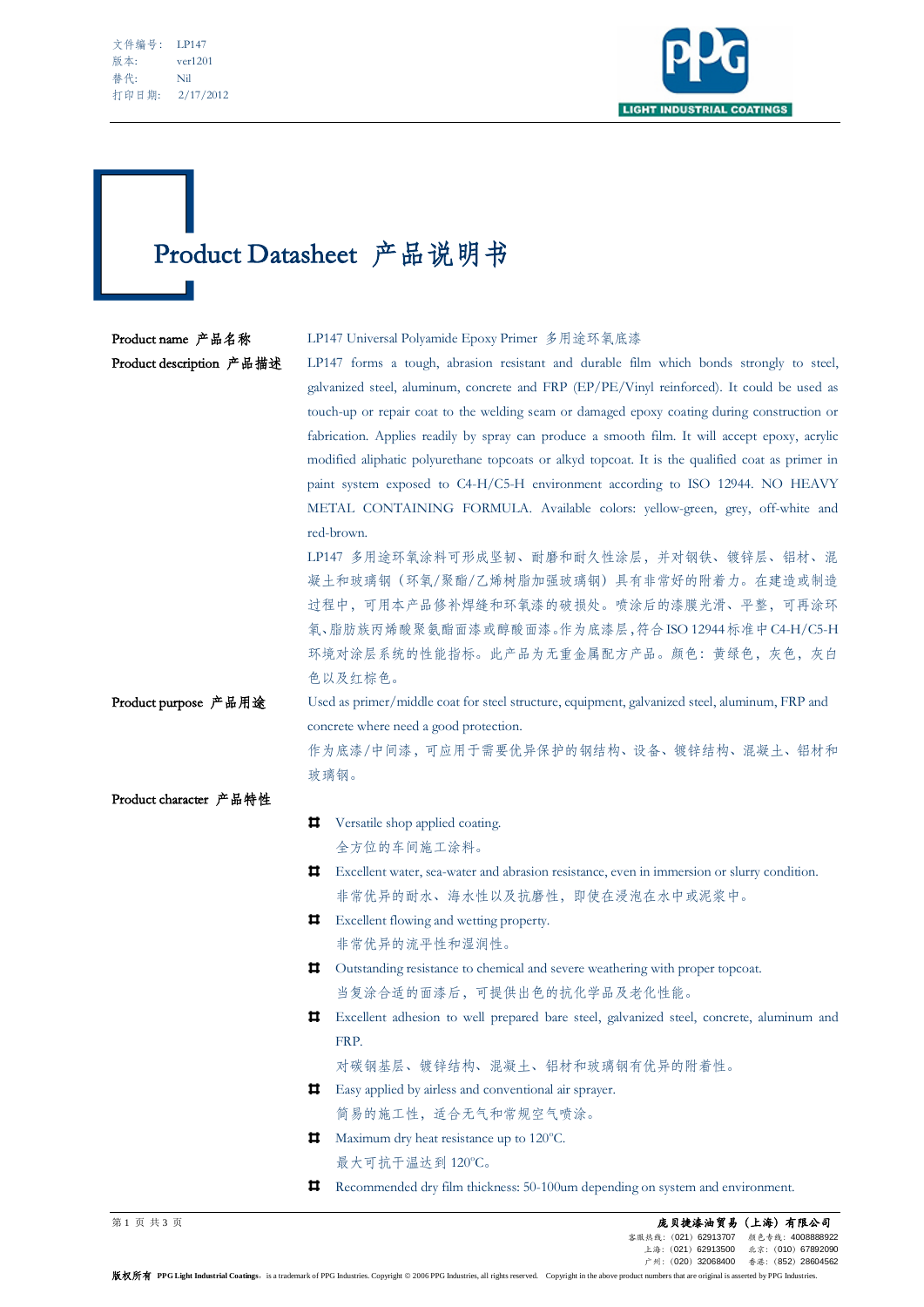

|                        | 建议干膜厚度:50-100 微米(根据不同系统和暴露环境)。                                                                   |                 |  |
|------------------------|--------------------------------------------------------------------------------------------------|-----------------|--|
| ᄇ                      | Theoretical spreading rate @ DFT 50um: 11.4 $\mathrm{M}^2/\mathrm{L}$ (0.114Kg/M <sup>2</sup> ). |                 |  |
|                        | 理论涂布率 (50 微米干膜厚度): 11.4 M <sup>2</sup> /L (0.114Kg/M <sup>2</sup> )。                             |                 |  |
| ᄇ                      | VOC: 432 g/L (3.6 lbs/gal).                                                                      |                 |  |
|                        | VOC: $432 g/L (3.6 \text{ lbs/gal})$ .                                                           |                 |  |
| Related products 配套产品  |                                                                                                  |                 |  |
| Ħ                      | LH147-20 Hardener-Standard                                                                       | LH147-20 固化剂-标准 |  |
| Ħ                      | LH147-30 Hardener-Winter Grade                                                                   | LH147-30 固化剂-冬用 |  |
| Ħ                      | LN140-20 Thinner-Standard                                                                        | LN140-20 稀释剂-标准 |  |
| Surface treatment 表面处理 |                                                                                                  |                 |  |

ᄇ Coating performance is proportional to the degrees of surface preparation. Prior to coating, surface must be clean, dry, undamaged and free of all contaminants, including salt deposits. Round off all rough welds and sharp edges, remove all weld patterns.

涂层的最终性能与表面处理的程度成正比。表面必须清洁、干燥、无任何污染物,包括 盐分等。对所有锐边和焊缝进行倒圆,打磨除去焊接飞溅物。

**□** Steel: New, without pits or depressions, blast SSPC-SP6 (Sa2). Previously painted or pitted steel, blast SSPC-SP10 (Sa2.5). For mild exposures, power toll clean SSPC-SP3/11 (St3) is acceptable. For immersion, blast SSPC-SP10 (Sa2.5) minimum. Blast to achieve 25-50 microns. Apply the primer as soon as possible to prevent the flash rusting on blasted and clean steel surface.

钢材:新,无麻坑或压痕,喷砂处理达 SSPC-SP6(Sa2);生锈和有麻坑的表面,喷砂处 理达到 SSPC-SP10 (Sa2.5);对于浸泡环境,至少喷砂处理达到 SSPC-SP10 (Sa2.5);对于 轻度腐蚀环境,可用动力工具清洁至 SSPC-SP3 和 SSPC-SP11 或 St3 标准。喷砂后表面粗 糙度范围建议在 25~50 微米。处理好的清洁表面要尽快施工底漆以防止出现闪锈。

Galvanized steel: New, remove any oil or grease with P850-1367, light sweep blasting with Ħ. fine abrasive is preferred. Weathered, remove any zinc salt with mechanical grinding, clean with P850-14/1402.

镀锌结构: 新, 用 P850-1367 清洁剂进行除油, 最好能用细的磨料进行扫砂处理。老化 的镀锌层,机械打磨去除所有锌盐,然后用 P850-14/1402 清洁剂清洗。

Aluminum/Stainless Steel: remove any oil or grease with P850-1367, light sweep blasting Ħ. with fine abrasive is preferred.

铝材/不锈钢: 用 P850-1367 清洁剂进行除油,最好能用细的磨料进行扫砂处理。

FRP: remove any mold releaser, oil or grease with P850-1367, manual or mechanical Ħ. grinding the surface with P60-80 sand-paper. PE (VM967) or PU Putty may be required to fill the holes on the surface of FRP.

玻璃钢:用 P850-1367 清洁剂进行除油或脱模剂,用 60-80 目的砂纸手工或机械打磨表面。 对于玻璃钢表面的孔洞,可选用 PE (VM967)或者 PU 的腻子进行填补和找平。

п Concrete: Clean concrete surface. Abrasive blasting or mechanical grinding to remove all laitance and contamination on the surface. Water content of the surface should be checked. Fill the small void and holes is necessary before apply the LP 147.

混凝土:清洁混凝土表面。喷砂或机械打磨除去表面的浮浆和所有的污染物。检查表面 的含水率。建议在施工 LP147 前填补混凝土施工过程中遗留的气孔和空洞等缺陷。